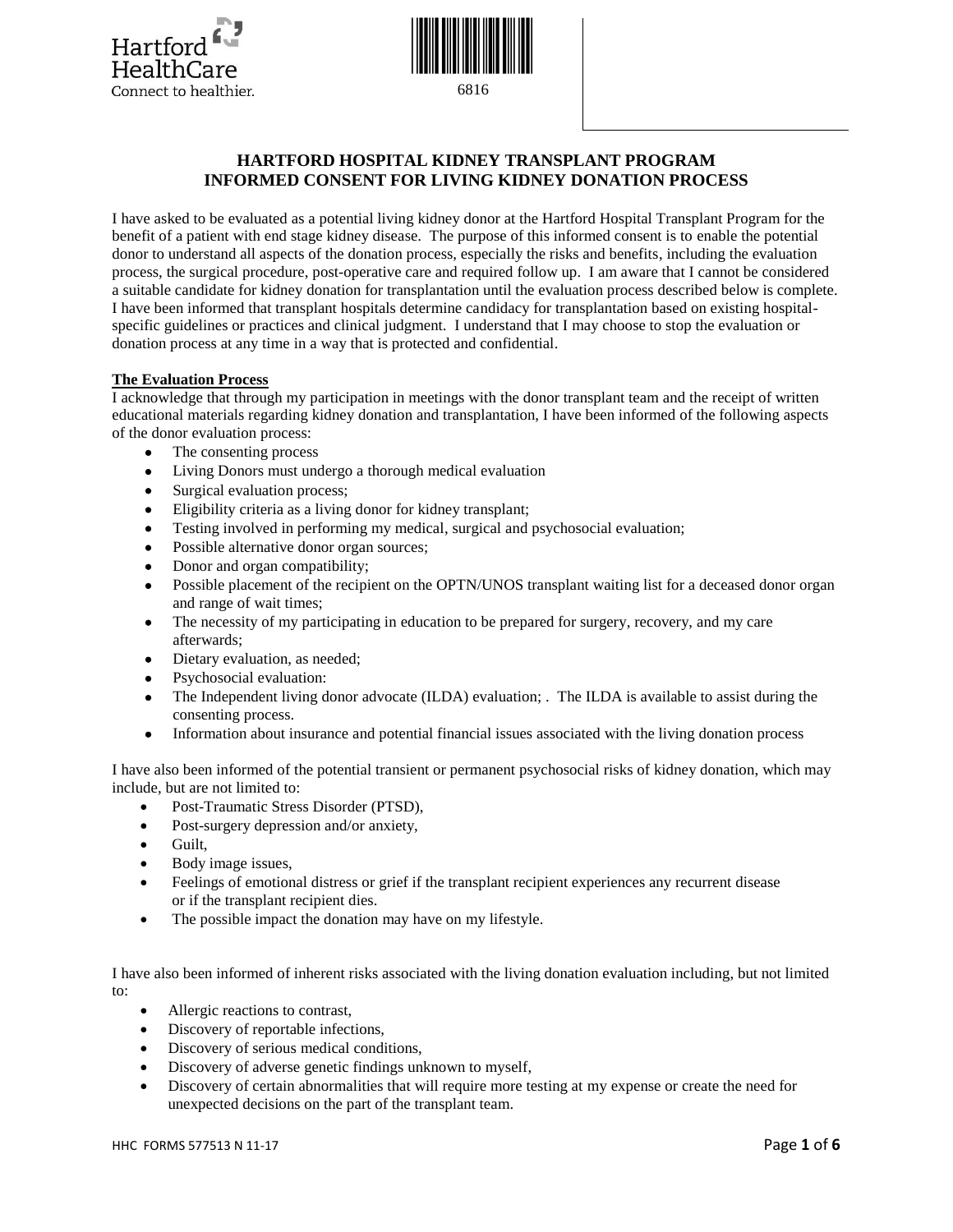



# **The Surgical Procedure**

I acknowledge that through the above-mentioned meetings and educational sessions, I have been informed of:

- The nature and purpose of the kidney donor operation and the surgical techniques available to me such as a laparoscopic versus an open operation (this will be reviewed with me by one of the transplant surgeons) ;
- The need for anesthesia;
- The estimated surgical time;
- Post-surgical pain/discomfort and options for pain control after surgery;
- The estimated length of stay in the hospital and estimated recovery time;
- Potential restrictions in the post-operative period and return to full activities;
- Medications, testing and follow-up care required post-donation to promote my recovery;
- The reasonably foreseeable transient or permanent risks and consequences of kidney donation surgery, including the fact that my surgery and that of the transplant recipient may not achieve the desired outcome.

I have been informed specifically that there are both potential transient or permanent general risks to any operation as well as center specific risks which may include, but are not limited to:

- Anesthesia risks
- Blood clot in lungs or legs,
- Abdominal symptoms such as bloating, nausea, or developing bowel obstruction or perforation,
- Heart attack, arrhythmias, or cardiovascular collapse
- Pneumonia
- Hernia development
- Technical complications of blood vessels or ureter needing repeat operation,
- Pain
- Fatigue
- Scars
- Wound and/or systemic infections
- Diaphragm perforation
- Intra-abdominal adhesions
- Bleeding which may require blood transfusions and the risks involved with the use of blood or blood products
- Fluid collection
- Splenic injury
- Nerve injury
- Acute kidney failure and the need for dialysis or kidney transplant for the living donor in the immediate post-operative period. Current practice is to prioritize prior living kidney donors who become kidney transplant candidates
- Decreased kidney function
- Death during or after surgery.

If I am a candidate for laparoscopic kidney surgery, I understand that this may require conversion to an open surgical procedure. I have been informed that it is not possible to list all possible complications related to the donor surgery and the surgery may be terminated based on my clinical condition during surgery. I understand that if I am determined to be a suitable kidney donor and I decide to continue with the donation process, the risks of surgery will be discussed with me once again and I will be asked to sign a specific informed consent form relating to the surgical procedure.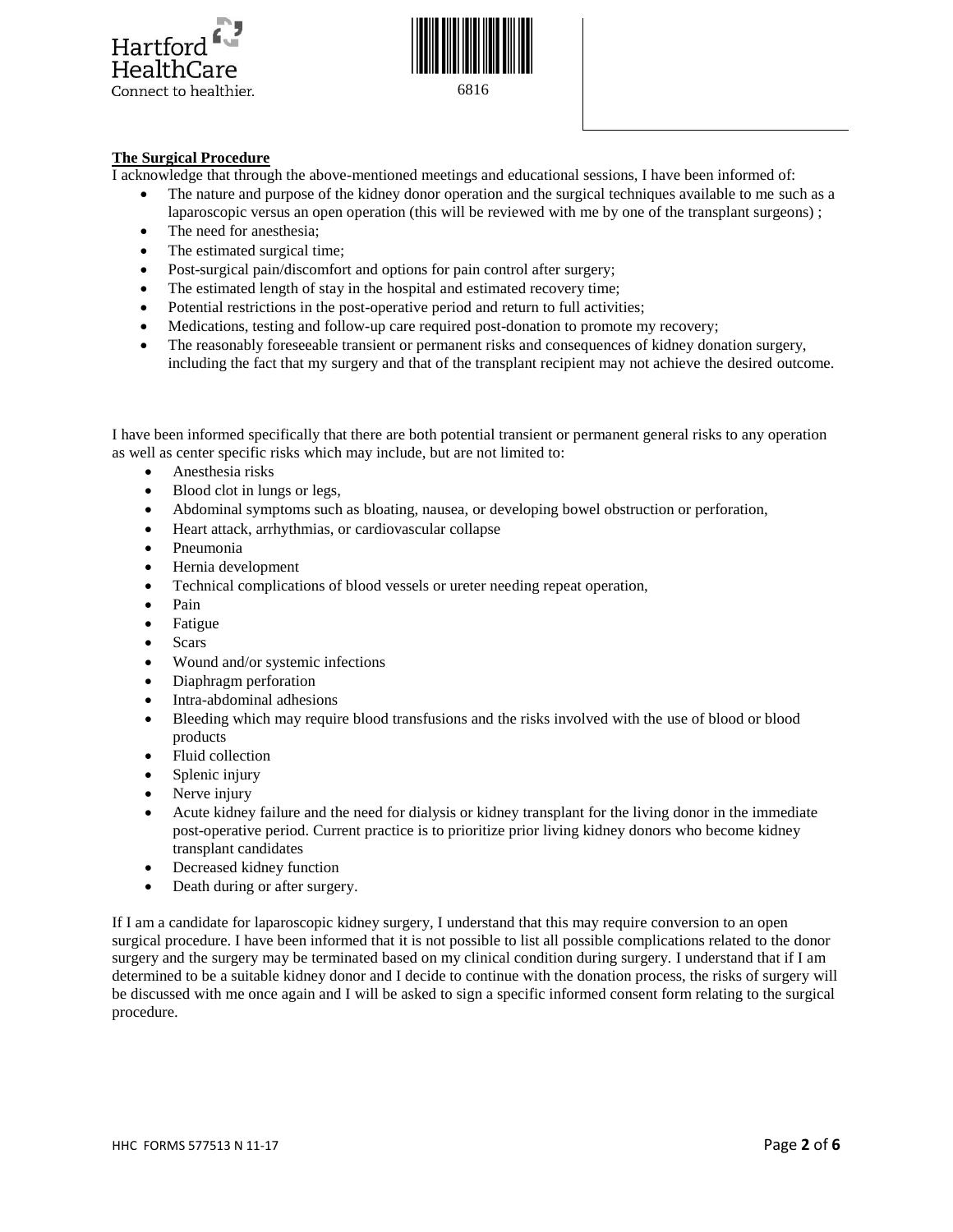



## **Additional Considerations**

I have been informed of the need to participate in follow-up care with the transplant program. I have been informed of the benefit, need and importance of post-donation follow-up at a minimum of, 6, 12 and 24 months. These appointments are necessary to monitor my health and to obtain data for research. I have been informed that it is required, at a minimum, to submit Living Donor Follow-up forms addressing my health information at 6 months, 12 months, and 24 months post donation to United Network for Organ Sharing (UNOS). To obtain this health information, the transplant program will contact me to arrange testing with the transplant program or with my primary care physician. This testing includes but is not limited to blood pressure readings, urine tests, blood tests, and a history and physical. I understand the importance of this health information and agree to participate in my post-donation follow-up care. If I chose to follow-up with my primary care physician the transplant program will supply me with data forms to be completed by my physician.

I understand that all donors and myself are screened several times for communicable diseases, increased risk behaviors and problems that may affect the donated organ and my or the recipient's health. There is no guarantee as to whether any and all contagious diseases have been detected. There may be unforeseen factors including undetected infectious disease (bacterial and fungal infections, human immunodeficiency virus (HIV), TB, or cancers or any other previously undetected disease that may affect the success of the transplant or my or the recipient's health.

I understand that Hartford Hospital will take all reasonable precautions to provide confidentiality to both myself and the recipient.

I am aware that health information obtained during my evaluation will be subject to the same regulations as all records and could reveal conditions that the transplant program must report to local, state or federal public health authorities. Also, I have been informed that any infectious disease or malignancy pertinent to acute recipient care discovered during the potential donor's first two years of post-operative follow-up care; will be disclosed to the donor; may need to be reported to local, state or federal public health authorities; will be disclosed to their recipient's transplant center; and will be reported through the OPTN Improving Patient Safety Portal.

If I am a woman of childbearing age, I understand that:

- Donation surgery should postpone my becoming pregnant for at least a year.
- Pregnancy may stress my remaining kidney and that I will need to consult with my primary care provider and my obstetrician prior to pregnancy.
- I understand that the risks of preeclampsia or gestational hypertension may be increased in pregnancies after donation.

I am also aware that I must maintain good overall health post donation and I understand the impact of age, obesity, hypertension, or other donor-specific medical conditions on my morbidity and mortality.

I understand that part of the evaluation process is intended to discover the possibility of present and future kidney and other medical illnesses. I understand that despite this evaluation, I still may develop kidney disease or other illnesses within my lifetime that could affect my remaining kidney. These conditions, if they were to occur, may require me to take medication or need dialysis in the future.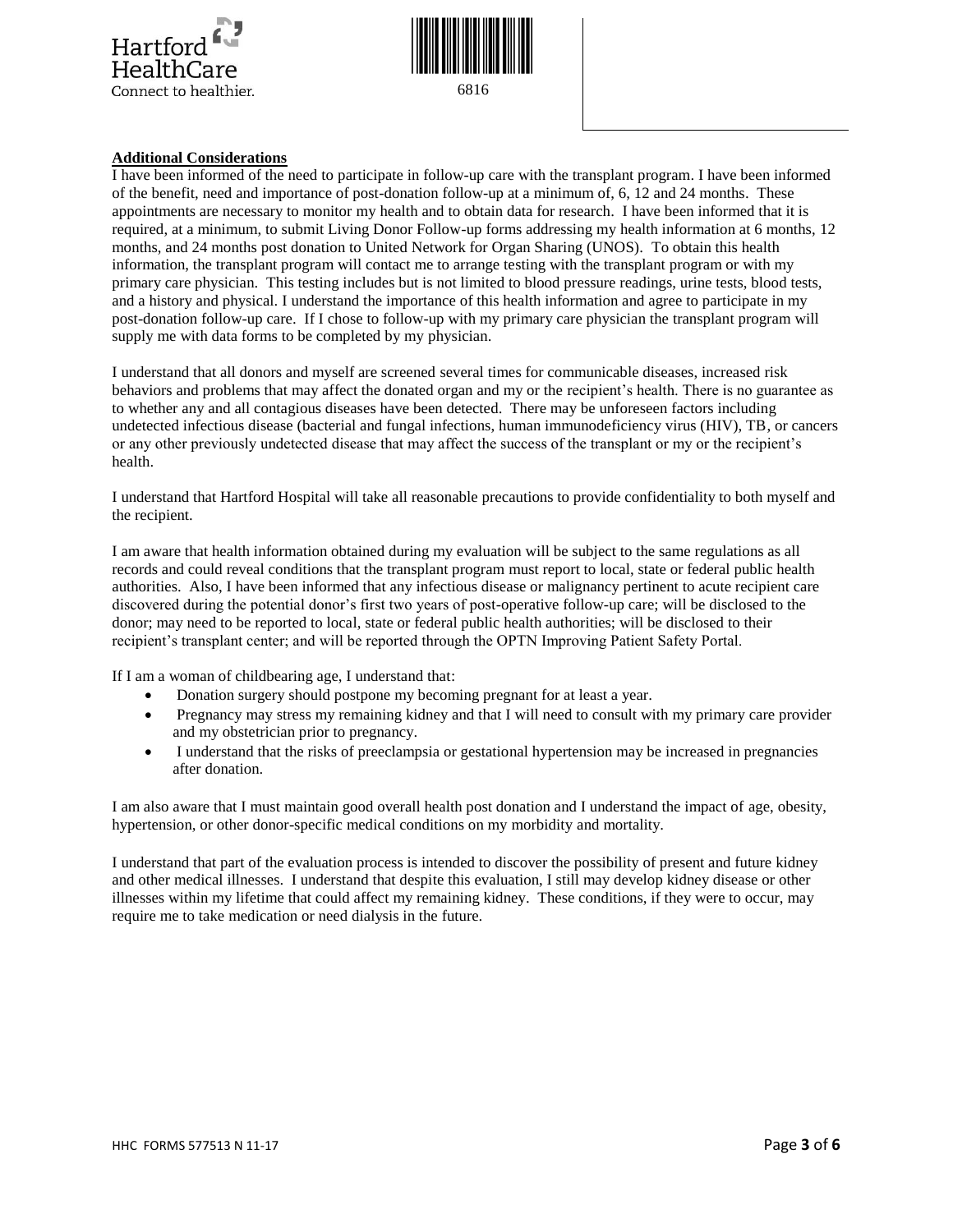



I understand expected post-donation kidney function and how chronic kidney disease (CKD) and end-stage-renaldisease (ESRD) might potentially impact my future which may include;

- Donors will have on average a 25%-35% permanent loss of kidney function after donation.
- Although baseline risk of ESRD does not exceed that of members of the general population with the same demographic profile, the risk of ESRD for living kidney donors may exceed that of healthy non-donors with medical characteristics similar to living kidney donors
- The medical evaluation of a young potential donor cannot predict lifetime risk of CKD or ESRD; CKD generally develops in midlife 40-50 years of age; ESRD generally develops after age 60; development of CKD and progression to ESRD may be more rapid with only one kidney;
- Donors may be at a higher risk for CKD if they sustain damage to the remaining kidney;
- The development of CKD and subsequent progression to ESRD may be faster with one kidney.
- Dialysis is required when reaching ESRD; however, current practice is to prioritize prior living kidney donors who become kidney transplant candidates.

I understand that if the Hartford Hospital Transplant Program refuses me as a potential donor, I may be evaluated by another transplant program that may have different selection criteria.

#### **Alternative Treatments**

Alternative treatments and the risks and benefits of such alternatives for the transplant recipient have been discussed with me. I understand that these alternatives include dialysis for the possible recipient and accepting of an organ from a deceased donor from the OPTN/UNOS wait list. A deceased donor organ may become available before I complete my evaluation or donation surgery occurs. I may seek further information about these alternatives at any time. If I decide not to donate my kidney, the potential recipient may be placed on or remain on the OPTN/UNOS wait list for a deceased donor organ and will continue to receive care from his/her health care providers

I have been informed that kidney transplantation for the recipient is elective and not a cure for kidney disease.

I understand that any transplant candidate may have an increased likelihood of adverse outcomes (including but not limited to graft failure, complications and mortality that:

- Exceed local or national averages,
- Do not necessarily prohibit transplantation
- Are not disclosed to the living donor.

I understand that the hospital can disclose to the living donor certain information about the recipient only with the permission of the recipient that includes:

- the reason for a transplant candidates increased likelihood of adverse outcomes
- personal health information collected during the candidate's evaluation , which is confidential and protected under privacy law.

#### **Financial Issues**

I have been informed and understand the financial provisions for the kidney donor evaluation, the coverage for the operation, associated hospitalization and recovery is based on the recipient's insurance coverage which will be shared with me prior to any surgery.

I have also been informed that there is a possibility that future health care problems I may experience related to donating a kidney **may not be covered by my recipient's insuran**ce or if covered, may affect my maximum lifetime benefits. If these problems are not covered by my health insurance, I may be responsible for all costs. **I understand that the medical evaluation or donation may impact my ability to obtain, maintain, or afford health, life, and disability insurance; and there is the possibility of denial of coverage.**

I understand that I may request a meeting with a financial coordinator in order to answer any further questions I may have regarding financial or insurance issues relating to the donation.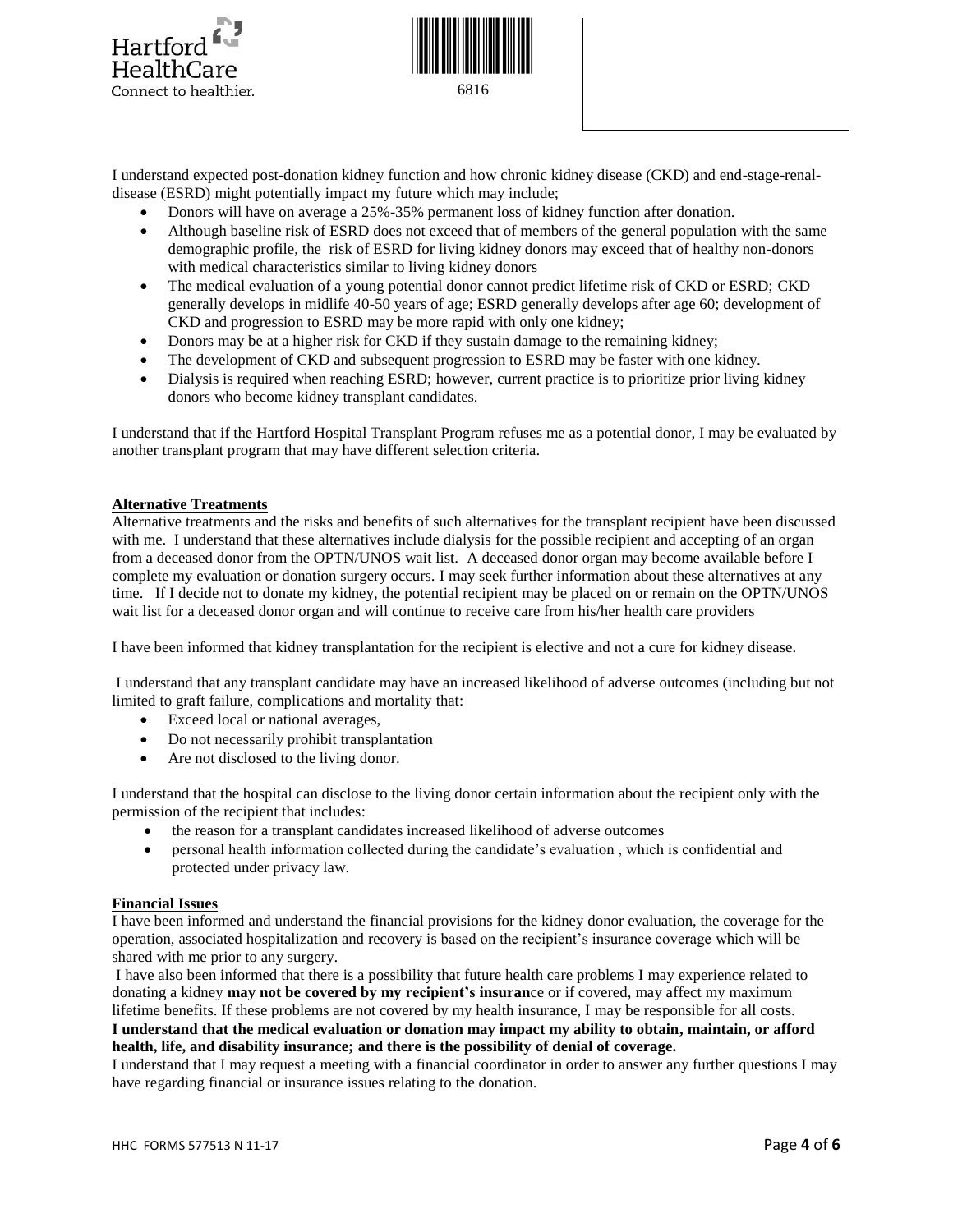

Connect to healthier.

6816

I have been told that if the transplant surgery for which I am acting as a donor is not performed in a Medicareapproved transplant center, Medicare may not pay for immunosuppressive drugs needed by the recipient posttransplant. I agree to inform the transplant team immediately both before and after surgery of any significant insurance changes.

I have been advised and understand that The National Organ Transplant Act of 1985, states it is a federal crime to receive financial gain from organ donation and will impose criminal penalties of up to \$50,000 and five years in prison on any person who "knowingly acquires, receives, obtains or otherwise transfers any human organ for valuable consideration for use in human transplantation. Valuable considerations are considered as anything of value such as cash, property or vacations.

I understand that there are out-of-pocket expenses associated with the living donation process, including, but not limited to, travel, housing, child care cost, and lost wages. However, resources may be available to defray some of the donation-related costs. Under the National Transplant Act, if recipients are financially able they are allowed to reimburse the donor for out-of-pocket expenses incurred during the donation process, including travel, housing, food and lost wages. Other potential financial impacts of living donation may include:

- Need for life-long follow-up at my expense,
- Loss of employment or income
- A negative impact on the ability to obtain future employment.

# **General**

I have been informed and have received information about national and Hartford Hospital transplant center specific outcomes related to kidney transplantation for recipients provided through the Scientific Registry for Transplant Recipients (SRTR). I have been informed as to whether the latest reported outcome measures in the SRTR report comply with Medicare outcome requirements. I have also been informed of the available national and Hartford Hospital transplant center outcomes which specifically pertain to living donors.

I am aware that it is possible that my donated kidney may not work or may be rejected by the recipient's immune system.

**I understand that at any point during the evaluation process or prior to surgery, I am free to decide, for any reason that I no longer wish to become a donor.** I have been offered several opportunities to discontinue the donor consent or evaluation process in a way that would be protected and confidential. If I proceed with the donation procedure, I agree to comply with the Hartford Hospital Transplant Program policies. I agree to return for follow-up visits at minimum of6, 12 and 24 months, even though this may require additional time and expense. I understand that the Hartford Hospital Transplant Program will request that reports of my health records from my primary care or other physicians be sent to the transplant program indefinitely. I agree to permit the transplant program to receive information from my other health care providers as may be necessary to monitor my postdonation health and comply with any living donor data reporting obligations. I am aware that information related to my donation and transplantation will be furnished to OPTN/UNOS for national data recording.

I understand that my communications with the Hartford Hospital Transplant Program concerning all aspects of the evaluation and donation process are confidential and protected by state and federal privacy laws. Such information shall only be used or disclosed as permitted under such laws and applicable hospital policy, or with my authorization.

I have the right to notify the Organ Procurement and Transplantation Network at 1-888-894-6361, if I need further information or if I have any concerns, grievances or complaints about my care or the Hartford Hospital Transplant Program.